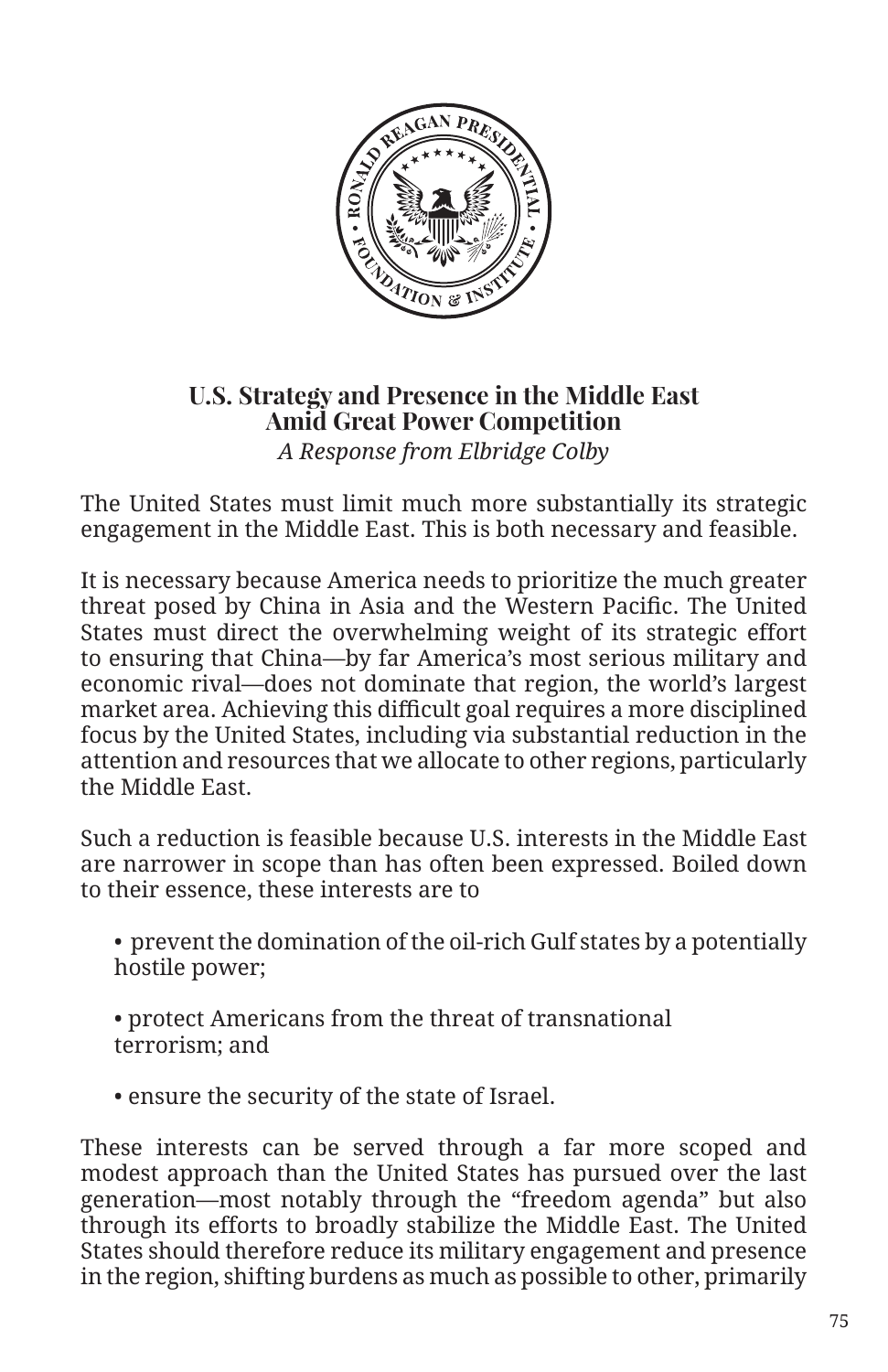regional, actors. This last goal can best be pursued by supporting and bolstering the capabilities of Israel and regional states like the United Arab Emirates, Saudi Arabia, Jordan, and Egypt, whose interests on key issues broadly align with the United States.**<sup>1</sup>**

Let us address in sequence how the United States can optimally pursue these three core interests in the Middle East.

America's fundamental geopolitical interest is in ensuring no state can dominate one of the key regions of the world, which are defined as those regions with the greatest concentration of economic and thus military power. The Middle East, as a whole, is relatively unimportant; its proportion of global GDP is significantly less than 10 percent. Direct U.S. geopolitical interests are more narrowly clustered in the Gulf states due to the enormous concentration of hydrocarbons there; this area represents approximately 5 percent of global GDP. If a state could dominate that area, it could deploy the leverage such control would provide for coercive purposes, as happened in the oil crises of the 1970s. This is true despite America's newfound (and welcome) energy independence because such leverage would still affect the price of oil. This interest is secondary because it most directly affects U.S. allies rather than the United States itself, but it is still significant.

That said, there is no real threat of a state being able to achieve this goal of hegemony over the Gulf in the face of a reasonably anticipatable degree of regional resistance and a modest level of backing from the United States. During the Cold War, the mighty Soviet Union presented a real prospect of dominating the Gulf, but the relatively diminished contemporary Russia lacks the strength to pretend to such a goal. Iran, meanwhile, is too weak, comprising less than a fifth of the region's economic strength. While Tehran uses robust asymmetric capabilities to back sympathetic (usually Shi'a) populations, it lacks meaningful conventional military power projection to defeat, let alone conquer, states that do not want to fall under its sway—namely, the Gulf states. Accordingly, Iran can be checked from any plausibility of dominating the Gulf states by supporting their and Israel's efforts to check Tehran's ambitions. China, meanwhile, will not be able to securely (and thus militarily) dominate the Gulf without first dominating the regions between, including India. Thus, if America can prevent China from dominating Asia, it will, by definition, ensure Beijing cannot dominate the Gulf.

<sup>1</sup> For a useful frame in which to approach this effort, see A. Wess Mitchell, "The Middle East in an Era of Great<br>Power Competition," *The Caravan*, The Hoover Institution, December 12, 2019, https://www.hoover.org/research middle-east-era-great-power-competition.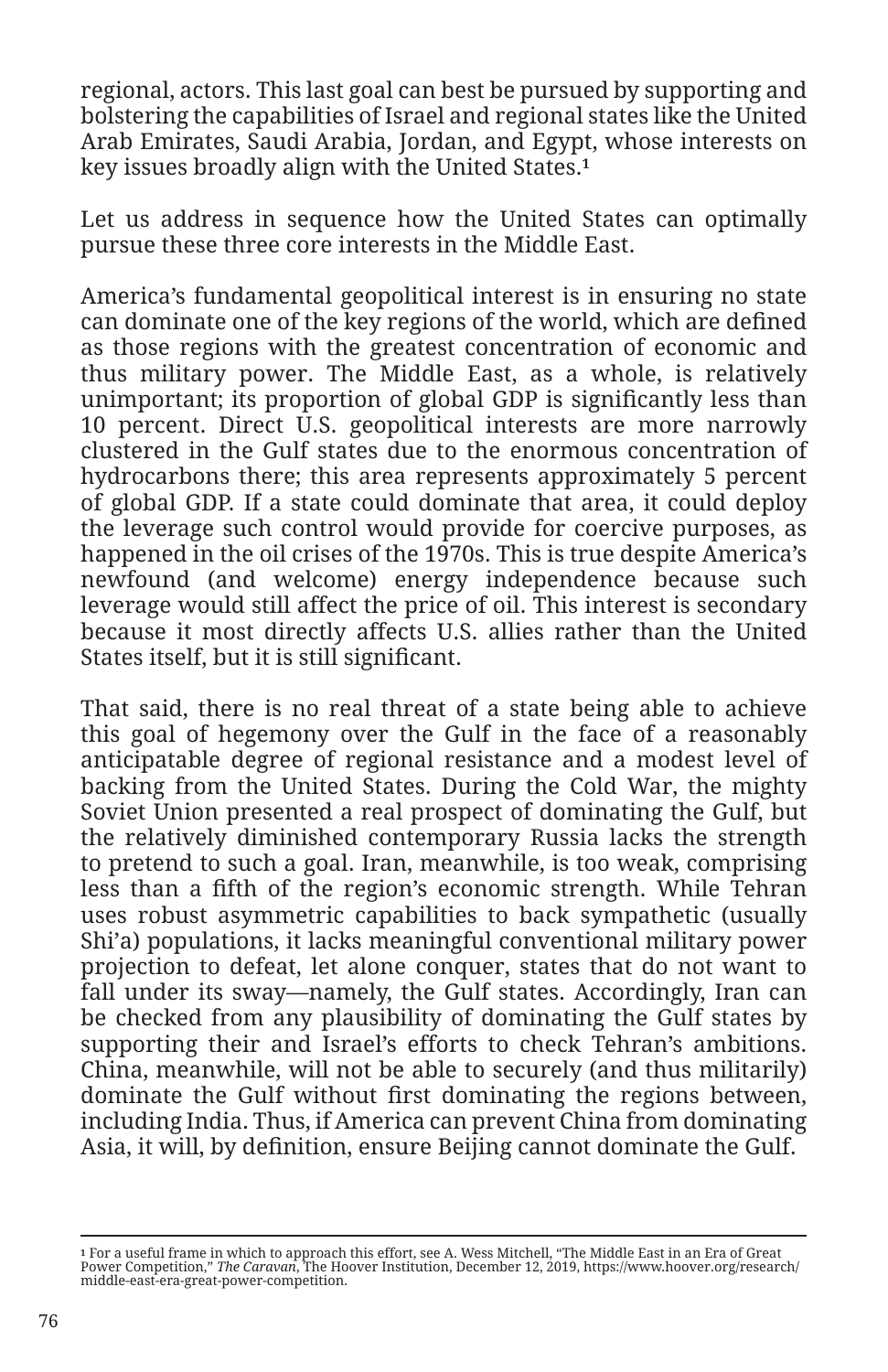Considering these factors, retaining the large legacy U.S. force posture and habits of employment in the region, much of which is oriented toward (putatively) "deterring" Iran and defending the Gulf states, is both unnecessary and dangerous. It is unnecessary because it is beyond what is needed to achieve these strategic goals. The United States can pursue these goals more efficiently by bolstering the military capabilities of its partners in the region. And, if need be, it can always flow forces in to assist such defenses and eject any invading Iranian forces, should the need arise. Because of Iran's weakness, Washington does not need to worry about the fait accompli in the way it does with respect to China in Asia and Russia in Europe.**2** Washington should also, where possible, encourage and promote the ability of European states with the interest and capacity to act in the Middle East (such as France, the UK, and Italy) to backfill U.S. forces, reducing the risks.

Retaining the legacy approach is dangerous because it perilously saps attention, capability, and resources from the priority focus on China in Asia. Accordingly, the U.S. military focus on Iran should be dramatically reduced, and requests for additional U.S. forces to "deter" Iran should generally be rejected. The smaller force that remains should be focused on strictly counterterrorism missions and enabling partner efforts to assume the burden of deterring Iran. Meanwhile, forces freed up by this narrowing should be redirected elsewhere, primarily toward China, or retired promptly if unsuited for such redirection.

The second core American interest in the Middle East is in preventing transnational terrorist attacks, particularly against Americans. As is evidenced by the experience of recent decades, large ground interventions do not help resolve this issue and almost certainly exacerbate the problem.

Instead, the United States is better off focusing on maintaining and improving the very sophisticated counterterrorism apparatus it has developed over this period. This apparatus is composed of an architecture of intelligence, diplomacy, security assistance, logistics enablers, and military forces such as special operators; intelligence, surveillance, and reconnaissance; and strike platforms. The United States should keep investing in this architecture with the aim of continuously degrading, deterring, and, as necessary, destroying threatening terrorist elements. The emphases should be on enabling and incentivizing local partners to carry the brunt of the frontline activity and on developing less expensive and sapping military ways

**<sup>2</sup>** Evan Braden Montgomery, "Primacy and Punishment: U.S. Grand Strategy, Maritime Power, and Military Op-tions to Manage Decline," *Security Studies* 29, no. 4 (2020): 769-796, doi:10.1080/09636412.2020.1811463.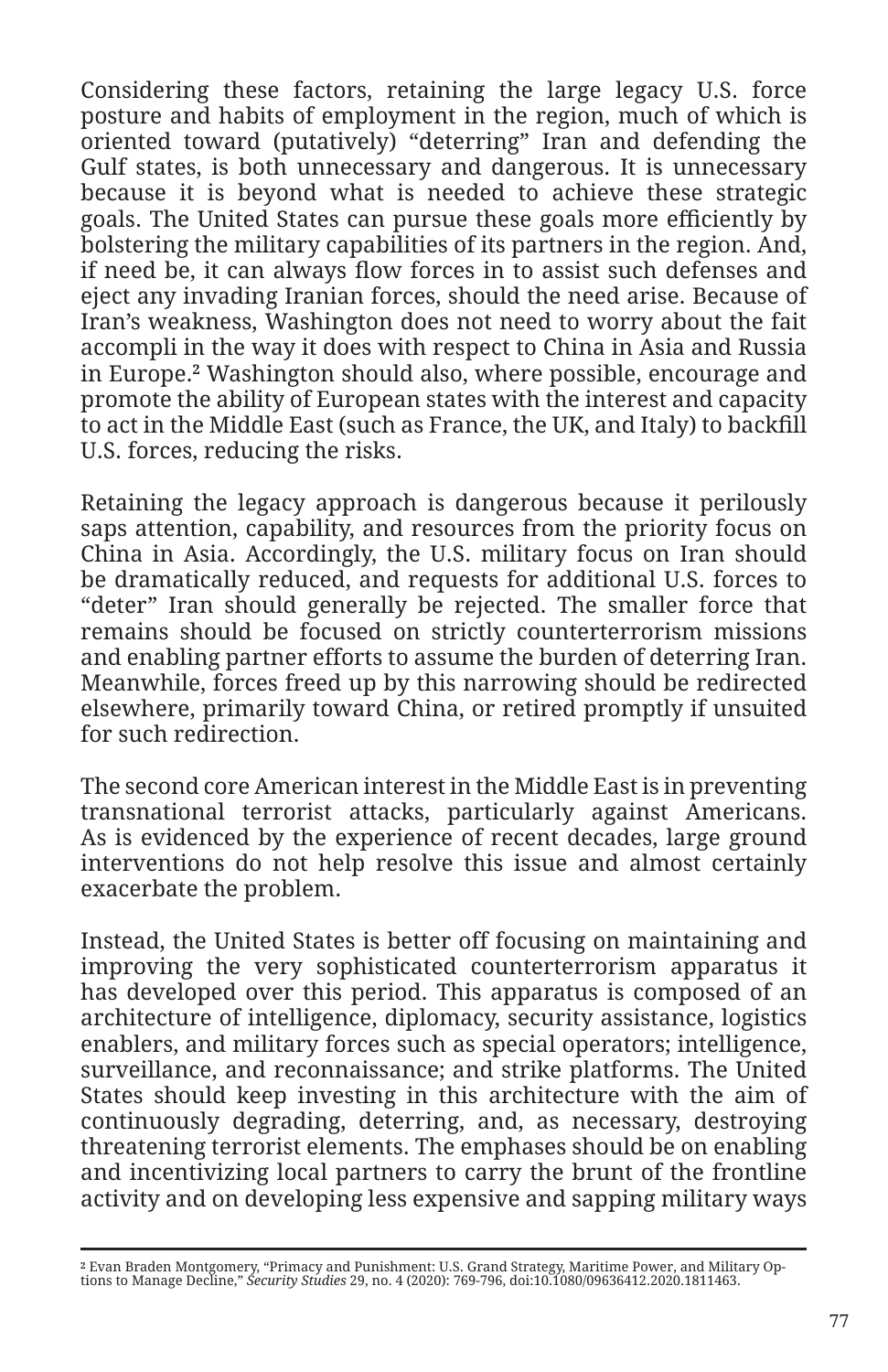of doing this (e.g., relying on non-stealthy, unmanned aerial vehicles rather than F-35s).

This counterterrorism effort will not be cheap. It is reasonable to assume that this effort will continue to constitute between about 10 to 15 percent of the U.S. defense budget as well as substantial intelligence and law-enforcement funding. But Americans should be prepared to continue paying this expense for the foreseeable future, given the ongoing risks of terrorism.

Third, the United States should continue to promote a secure Israel by ensuring its qualitative military edge, supporting its efforts to defend itself, and enabling its collaboration with Middle Eastern states that are increasingly willing to partner with it. In this last respect, the United States should build on the strong example and basis of the Abraham Accords.

Considering these factors, the United States was right to withdraw from Afghanistan and should markedly decrease its remaining forces in Syria and Iraq. Going forward, the United States should avoid any military operations in the Middle East that are not clearly and narrowly connected to one of the three interests specified above. Any efforts it does undertake should be as narrow, limited, and "offshore" as possible. More ambitious or ill-defined efforts—as have been all too common in recent decades—are very unlikely to be worth the effort. In any case, we generally do not have the combination of will and capability to successfully pursue such pacification efforts. Moreover, they imprudently draw away critical resources, including leadership attention and popular support, from far more important defense objectives, namely, ensuring a favorable and stable balance of power in Asia.

More fundamentally, the painful and frustrating American experience in the Middle East in recent decades sharply illuminates a reality that conservative foreign policy should acknowledge and proceed from. It is this: The purpose of American foreign policy should be to serve Americans' interests—their enlightened conception of their interests, to be sure, that often align with the interests of others—but always coming back ultimately in some direct, concrete, and proportionate way to the welfare of the American citizenry, namely, their security, freedom, or prosperity. That is, after all, the core purpose of the Republic that the Constitution gives us. It is also the conservative way: first looking after one's primary responsibilities and always carefully weighing the costs, benefits, risks, and anticipatable consequences of one's actions and how they might impinge on those primary responsibilities.